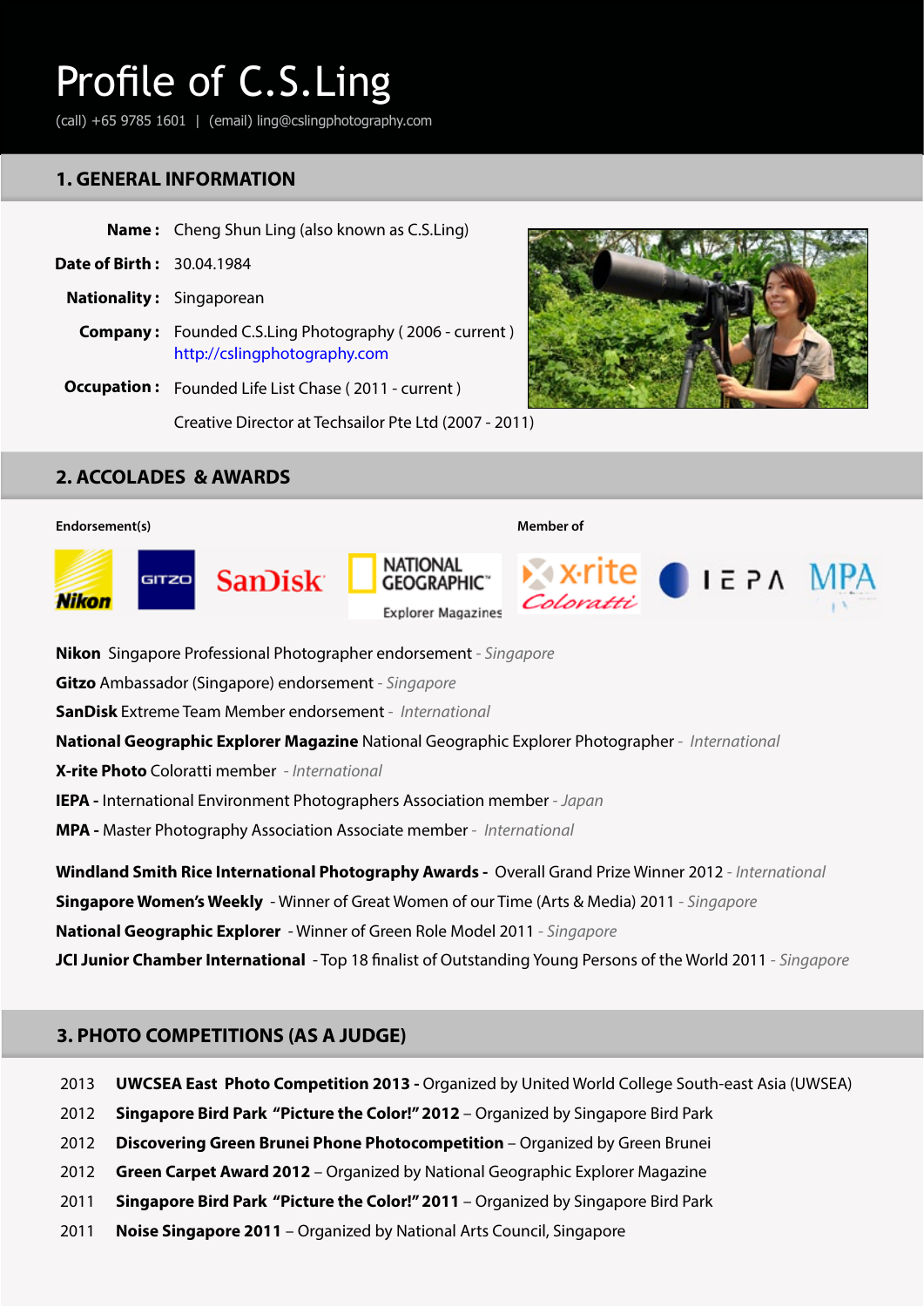(call) +65 9785 1601 | (email) ling@cslingphotography.com

# **4. TALKS & PHOTO WORKSHOPS ENGAGEMENTS**

| All Year Round   | Photography Lecturer at LASALLE College of the Arts - Singapore                                                     |
|------------------|---------------------------------------------------------------------------------------------------------------------|
| All Year Round   | Nature Photography for Children - Singapore                                                                         |
| All Year Round   | Nature Photography for Adults - Singapore                                                                           |
| All Year Round   | Fundamentals of Photography for Adults - Singapore                                                                  |
| Mar 2013         | Nature Photography Workshop / Talk for Green Carpet Award 2012 Winners - Singapore                                  |
| Dec 2012         | Wildlife Photography: Monkeys at Bukit Timah Hill for <b>UWCSEA Dover International School</b> - Singapore          |
| Nov 2012         | Inspirational speaker at CHIJ St. Theresa's Convent Leadership camp - Singapore                                     |
| Oct 2012         | Wildlife & Orangutan Conservation talk at Minister of Industry and Primary Resources - Brunei                       |
| Oct 2012         | Orangutan Conservation talk at Jerudong International School - Brunei                                               |
| Sept 2012        | Nature Photography Workshop & Trip to M'sia for <b>Wearnes Automotive Land Rover clients</b> - SG + M'sia           |
| <b>July 2012</b> | Professional Photolmaging 2012: Wildlife Photography Talk at Funan DigitaLife Mall - Singapore                      |
| <b>July 2012</b> | National Arts Council's PocketRocket Blast-off party: Let your idea take flight at Kennel - Singapore               |
| <b>July 2012</b> | Life After Graduation: The Road Less Travelled at <b>Nanyang Polytecnic</b> - Singapore                             |
| June 2012        | Documenting Wildife in Asia: Stills + Motion Talk at <b>Campers' Corner</b> - Singapore                             |
| May 2012         | Conservation Photography: Orangutan Orphans at Nanyang Polytechnic - Singapore                                      |
| Apr 2012         | Documenting Wildife in Asia: Stills + Motion Talk at I AM NIKON DAY event - Singapore                               |
| Apr 2012         | Nature & Wildlife Photography sharing at Singapore Chinese Girls' School - Singapore                                |
| Mar 2012         | National Young Women Leaders' Day at Kallang Theater - Singapore                                                    |
| Feb 2012         | Wildlife Photography Talk at UWCSEA Dover International School - Singapore                                          |
| Nov 2011         | Spirit of Travel Talk at Shriro House - Singapore                                                                   |
| Oct 2011         | Travel Photography Workshop at HSBC - Singapore                                                                     |
| Aug 2011         | Wild Borneo talk at National Geographic Store - Singapore                                                           |
| Mar 2011         | National Geographic Young Explorer Nature Photography Workshop at Sentosa - Singapore                               |
| Jan 2011         | <b>SanDisk</b> Speaker at Sandisk product launch press conference, Intercontinental Hotel - Singapore               |
| Jan 2011         | Nature & Wildlife Photography Workshop with Phocus - Singapore                                                      |
| Nov 2010         | Nature Photo Workshop for Bukit Panjang Pri, Greenridge Pri, Kranji Sec, Teck Whye Pri, West Spring Sec - Singapore |
| Sep 2010         | Free Photo Workshop for staff of Borneo Orangutan Survival Foundation - Indonesia                                   |
| <b>July 2010</b> | Nature Photography Workshop at National Geographic Store - Singapore                                                |
| May 2010         | Photography Workshop at Kota Kinabalu Park (Borneo) with <b>Nikon</b> - Malaysia                                    |
| Apr 2010         | Earth Day Talk at National Geographic Store - Singapore                                                             |
| Feb 2010         | Career Awareness Fair at St. Andrew's Junior School - Singapore                                                     |
| Feb 2010         | Life List Ling Inspirational Talk at Orchard Central - Singapore                                                    |
| Jan 2010         | Wild Moments Exhibition Talk at Sentosa Nature Discovery - Singapore                                                |
| <b>Nov 2008</b>  | Photography talk for Nikon Club at 2902 Gallery - Singapore                                                         |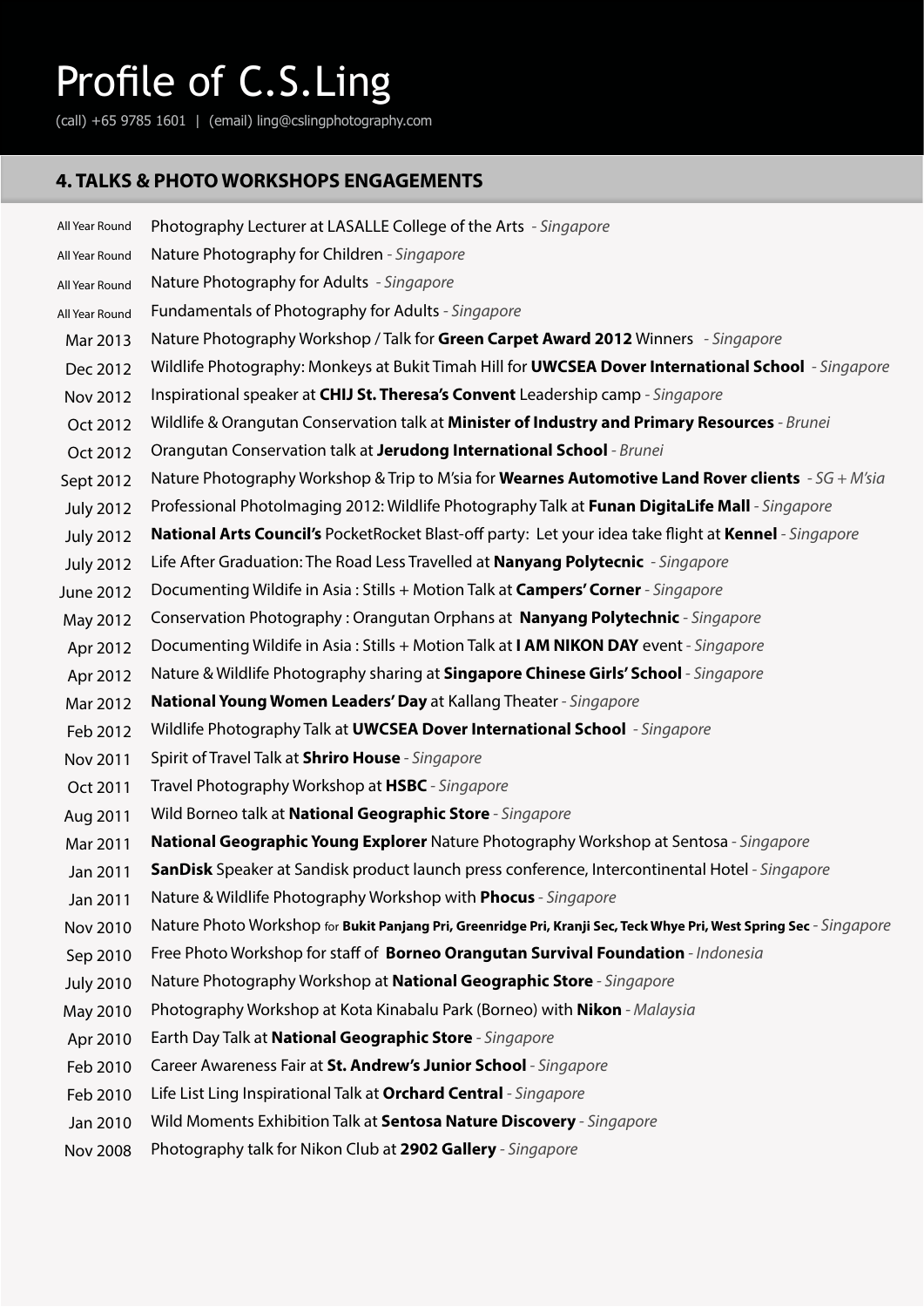(call) +65 9785 1601 | (email) ling@cslingphotography.com

## **5. OVERSEAS PHOTO TRIPS (AS PHOTO INSTRUCTOR)**

- Feb 2012 /13 **10D9N Japan Winter Wildlife Photo Expedition**  *Hokkaido, Nagano, Tokyo* 
	- Oct 2012 **1D Workshop for winners of Discovering Green Brunei Photo Competition**  *Brunei*
- June 2012 May **4D3N Borneo River Wildlife Photo Safari**  *Kinabatangan River, Borneo*
	- 2012 **3D2N Sibu Nature/Wildlife Photo-Coaching with United World College UWCSEA**  *Malaysia*
	- Mar 2012 **7D6N Sri Lanka Wildlife Photo Safari**  *Colombo, Udawalawe, Tissamaharama*
	- Jun 2011 **Wild Borneo River Photo Safari**  *Kinabatangan River, Borneo*

### **6. PHOTO EXHIBITIONS**

| 2012 | <b>HIPA</b> International Photography Award 2011               | Dubai     | 1 day   | Group |
|------|----------------------------------------------------------------|-----------|---------|-------|
| 2012 | <b>ASFERICO</b> International Photography Competition 2011     | Italy     | 1 day   | Group |
| 2011 | <b>To: MOM</b> (To: My Orangutan Mother) at ION Orchard        | Singapore | 2 weeks | Duo   |
| 2011 | <b>IEPA</b> International Environmental Photography Exhibition | Japan     | 1 month | Group |
| 2010 | Life List Ling Exhibition at Orchard Central                   | Singapore | 1 month | Solo  |
| 2010 | <b>Wild Moments</b> Exhibiton at Sentosa Nature Discovery      | Singapore | 1 year  | Solo  |
| 2009 | <b>IEPA</b> International Environmental Photography Exhibition | Japan     | 2 weeks | Group |
| 2008 | <b>Wild Moments Exhibition at 2902 Gallery</b>                 | Singapore | 1 month | Solo  |
| 2008 | <b>Asian Mosiac Travel Photography Exhibition</b>              | Singapore | 1 week  | Group |

#### **C.S.Ling's exhibitions are sponsored and supported by :**

| To:MOM Exhibition (2011)                              |
|-------------------------------------------------------|
| To:MOM Exhibition (2011)                              |
| To:MOM (2011), Wild Moments (2008 & 2010) Exhibitions |
| To:MOM Exhibition (2011)                              |
| Wild Moments Exhibition (2010)                        |
| Life List Ling Exhibition (2010)                      |
|                                                       |

### **7. PHOTO PUBLICATIONS & AGENCIES**

#### **Since 2008, C.S.Ling's works are regularly published around the world in :**

Editorial magazine covers, Editorial magazine texts & images, Newspaper advertorials, Brochure & direct mail, Corporate & promotional sites, Marketing/Products/Packaging, Calendars/Postcards/Posters, etc...

#### **Most Notably In :**

- The Daily Mail's Mail Online  *June 2012*
- The Telegraph  *May 2012*
- BBC Wildlife Website *March 2012*
- Asian Geographic Magazines *Dec 2008, 2009*
- Nikon Focus July 2008
- National Geographic Explorer Magazine *Sept 2011, Dec 2012*

#### **Represented by Stock Photo Agencies :**

- Aurora Photos (USA), Getty Images (USA), Corbis (USA), Rex Features (UK)
- Outdoor Photographer Magazine  *2008*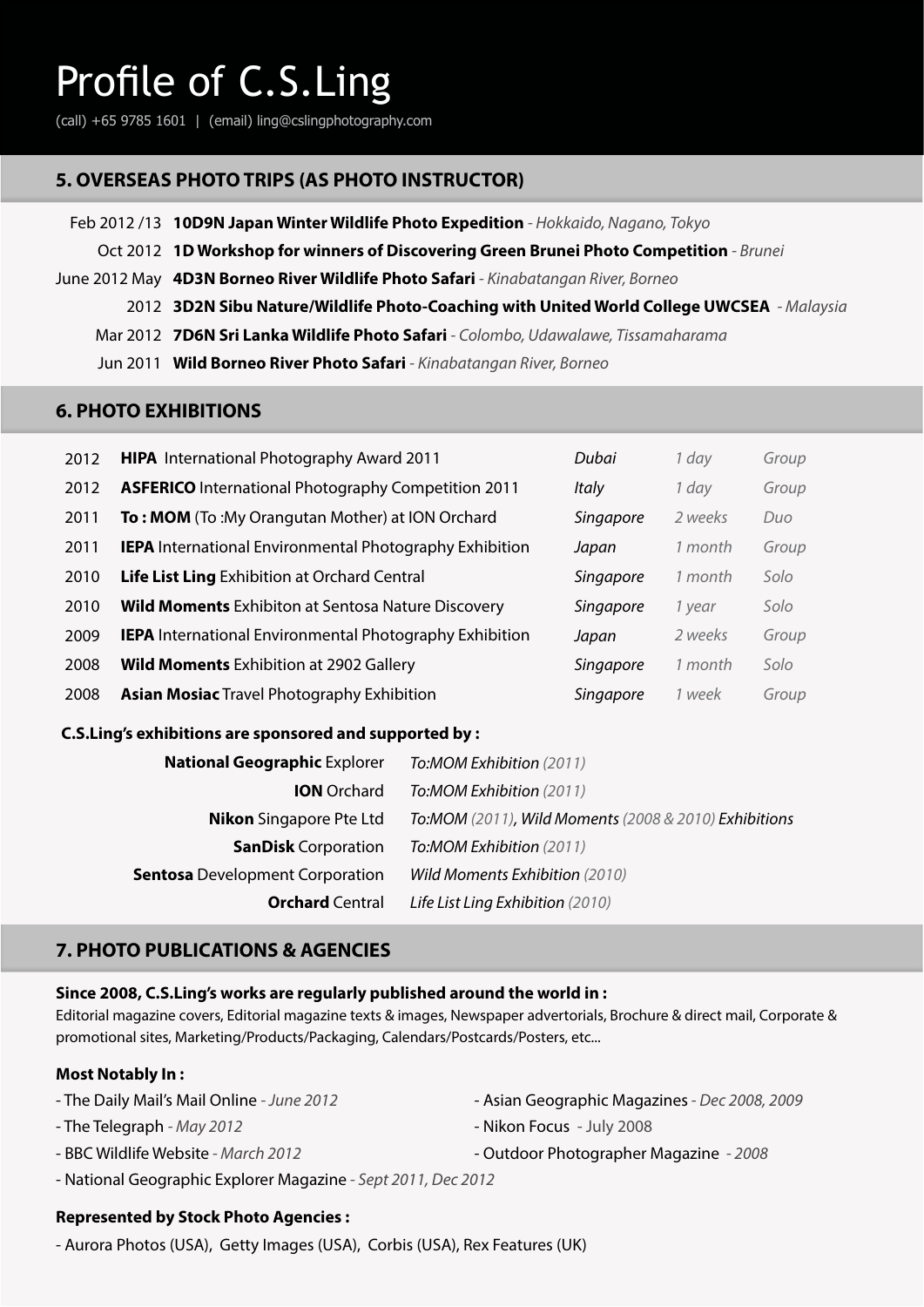(call) +65 9785 1601 | (email) ling@cslingphotography.com

### **8. MEDIA COVERAGE**

**Zhao Bao Comma (SG) -** Feature & Interview on C.S. Ling as a wildlife photographer *Issue 11 , 13 Mar 2013*  **Borneo Bulletin (Brunei) -** International photographers underline importance of wildlife conservation *10 Oct 2012*  **The Brunei Times (Brunei) -** Eco Awareness via Photography *10 Oct 2012* **Silkwinds | SilkAir In-flight Magazine** - "Bounties of Nature"*- Sept/Oct 2012*  **CLEO Magazine (SG)** - "What I would tell my 21-year-old self" *- Sept 2012*  **Nikon 1 V1 Global Campaign -** "Endangered Beauty - Explore nature and wildlife with C.S. Ling and Nikon 1 + NIKKOR Lens" *- Aug 2012*  **The Straits Times (SG)** - Digital Life : What's In feature on C.S.Ling *- July 2012*  **I AM NIKON DAY (SG)** - TV Ad on I AM NIKON DAY event featuring speakers C.S.Ling, Ethan Lim & more *- April 2012*  **RazorTV (SG)** - Coverage of the National Young Women Leaders' Day 2012 *- March 2012* **Lianhe Zaobao Newspaper (SG)** - Featured speaker on National Young Women Leader's Day *- 4 March 2012* **Photocrati Photographers For Good (USA)** - Feature Story on C.S.Ling and Ethan Lim *- Oct 2011*  **Singapore Women's Weekly Magazine (SG)** - Great Women of our Time Award *- Aug 2011* **Simply Her Magazine (SG)** - "My "Aha!" Moment That Changed My Life" *- Sept 2011* **National Geographic Store (SG)** - Interview with C.S.Ling & Ethan Lim *- May 2011* **Radio 938 LIVE Need To Know (SG)** - Interview Conservation photographers for To: MOM Exhibition *- 12 May 2011* **i-Weekly Magazine (SG)** - To: MOM Exhibition *- May 2011* **ACRES (SG)** - C.S.Ling's Photos raised funds of \$4200! *- 2010* **TODAY Newspaper (SG)** - Nikon D90 Advertorial Profile on C.S.Ling *- 2 Sept 2009* **Sunday Times (SG) - "An exhibition at 24, 74 more feats to achieve, C.S.Ling" - 7 Dec 2008**

# **9. EDUCATION & QUALIFICATIONS**

#### **2001 to 2004**

| Institution   | Nanyang Polytechnic (NYP)       |
|---------------|---------------------------------|
| Qualification | Diploma in Digital Media Design |

#### **Other Design Awards**

- 1st Prize in ActionScript.Award.01 'Out of this World' (student category)  *2004*
- Bronze Award in 4A's Crowbar Awards 2004 (Experimental Interactive /Singapore)  *2004*